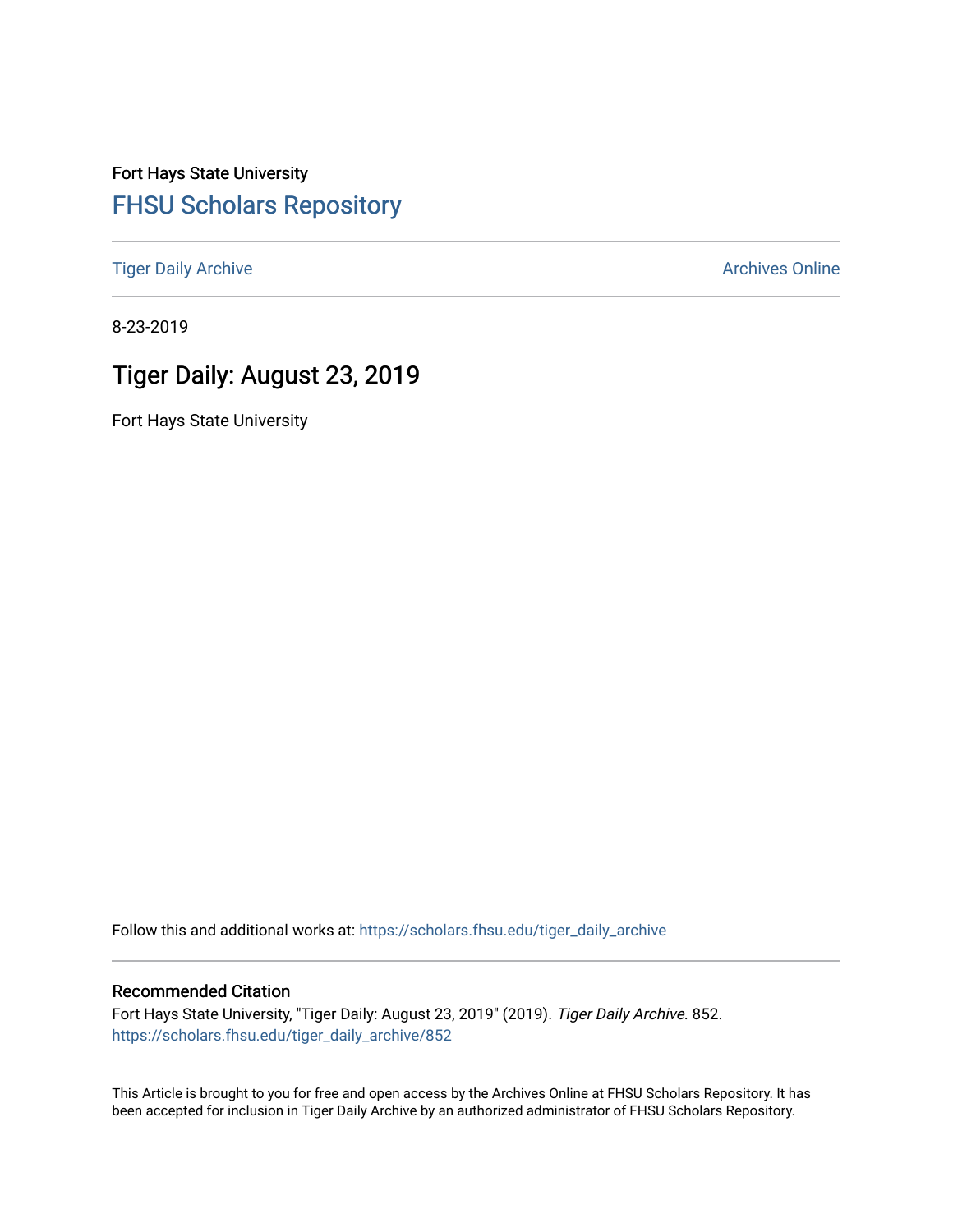# Tiger Daily [August 23, 2019]

# Tiger Daily

Fri 8/23/2019 10:18 AM

To: Tiger Daily < TigerDaily@fhsu.edu>;



#### **ANNOUNCEMENTS**

- **Hunger Initiatives: Fresh Food Friday and Volunteer Opportunities**
- **Article Submissions for Alumni TigerTalk Newsletter**
- **Us 4 U Donations for Tiger Food Exchange**
- **Tiger Wellness Center and Fitness Classes**
- **Interested in Crowdfunding? Have a Project or Idea that You'd Like to Bring to Life?**
- **FHSU Foundation Employment Opportunity**
- **FY20 URE Grant Applications Now Available**
- **Phi Delta Theta Seeking Advisors**
- **2019 Michael Tilford Conference on Diversity and Multiculturalism**
- **Public Safety Advisory: Surviving an Active Shooter Event**
- **2019-2020 Parking Permits**
- **Calendar: Upcoming Professional Development Opportunities**
- **Suit-Up with JCPenney**
- **Academic Advising Certificates and Trainings**
- **Employment Opportunity in the Registrar's Office**
- **Free Community Meal**
- **Electronic Resource Feature: Emerald**
- **On-Site Biometric Screening & Health Coach Available**
- **Electronic Faculty and Unclassified Staff Handbook Available**

#### **EVENTS**

## **THIS WEEK/WEEKEND**

- **[Writing](#page-8-0) Circle – TODAY, August 23; 4:00pm to 5:00pm**
- **Hays Symphony – Movie Music during Hays Arts Council's Fall Gallery Walk – TODAY, August 23; 6:30pm to 8:00pm**

## **FUTURE EVENTS**

- **March To Main – Tuesday, August 27; 5:30pm to 8:00pm**
- **Job Search Jumpstart – Tuesday, August 27; 7:00pm**

## **SHARE WITH STUDENTS**

- **Student Organization Renewal is Now Open!**
- **Literature of Crime (General Education Course)**

# **ANNOUNCEMENTS**

**Hunger Initiatives: Fresh Food Friday and Volunteer Opportunities**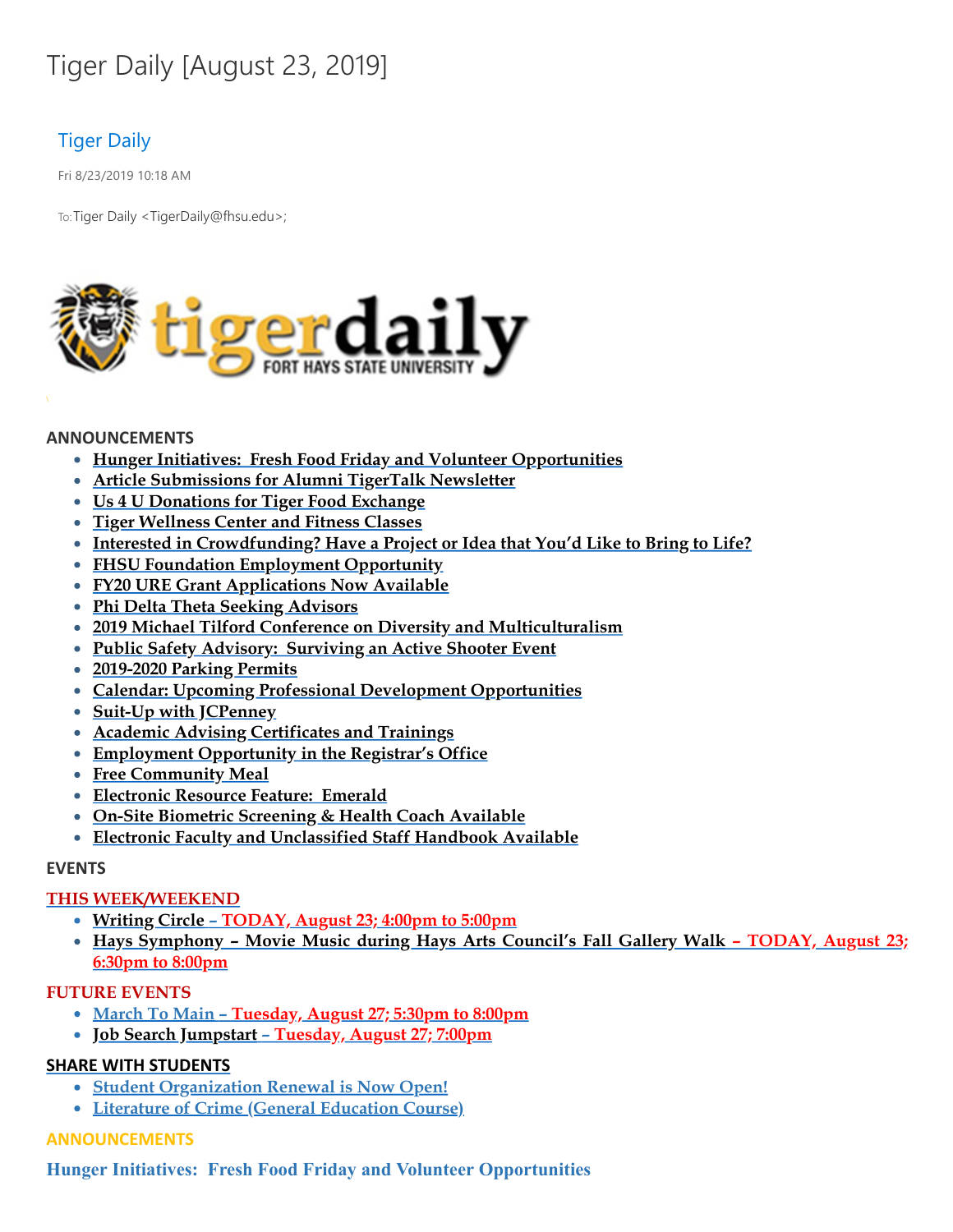## **Fresh Food Friday**

This week's Fresh Food Friday is an assortment of grapes and blueberries! Due to the limited number of the offering, we ask that you only take one per person. Distribution will begin at 11 am in the Tiger Food Exchange (located on the main floor of the Forsyth Library). Contact [fhsuhungerinitiatives@gmail.com](mailto:fhsuhungerinitiatives@gmail.com) with any questions.

#### **Volunteer Hours (WorkDays)**

The Food & Garden Club hosts volunteer work days at the Victor E Garden (located in the meadow next to the Robbins Center) every Monday at 5pm, unless it is raining at the start time. WorkDays generally last 60-90 minutes and will consist of various light gardening tasks. Gloves will be provided, but we recommend that you bring your own water bottle, and wear shoes/clothes that you do not mind getting dirty. You do not need to be a member of the Food & Garden Club to attend, and work evenings are eligible as service hours for the organization of your choice. Contact [fhsuhungerinitiatives@gmail.com](mailto:fhsuhungerinitiatives@gmail.com) with any questions. Thank you and have a great day!

## **Article Submissions for Alumni TigerTalk Newsletter**

Articles for the next TigerTalk newsletter are being accepted now through Wednesday, August 28. Please submit any stories from your department or office regarding any faculty, staff or student accomplishments. Articles should be fully developed stories that have been edited, and include photos or links as desired. Articles may be edited or omitted based on the discretion of the Alumni office. Please submit articles or direct any questions to Trent Rose in the Alumni office at [tarose@fhsu.edu](mailto:tarose@fhsu.edu) or 785-628-5708.

## **Us 4 U Donations for Tiger Food Exchange**

Help Us 4 U gather Food 4 the Pantry. Us 4 U is taking donations for the Tiger Food Exchange (food pantry). Did your parents buy you groceries, but it's not really what you want? Do you have some extra food to share? Bring non-perishable food items to our table in the MU on Tuesday, August 27 or Thursday, August 29, from 11am-1pm. Us 4 U and the Tiger Food and Hunger Initiative invite you to join us for a Victor E. Garden work night on Thursday, August 29, from 5-6pm. All are welcome to come and get involved!

Find more information on TigerLink and Facebook/us4u.fhsu!

Questions? Contact Anna at [us4u.fhsu@gmail.com.](mailto:us4u.fhsu@gmail.com)

#### **Tiger Wellness Center and Fitness Classes**

The Tiger Wellness Center Academic Hours: Monday – Thursday 6:30am-10:00pm Friday 6:30am – 8:00pm Saturday & Sunday 10:00am-5;00pm

We offer free fitness classes which include: HIIT, Strictly Strength, Yoga, Zumba, Yoga and Core, Triple Threat, Core and Cardio, and more!

Classes for the semester will begin on Tuesday, August  $20^{th}$ ! Check out our Facebook for current information and happenings.

You must bring your Tiger Card with you to gain access to the Tiger Wellness Center and/or to attend our Fitness Classes.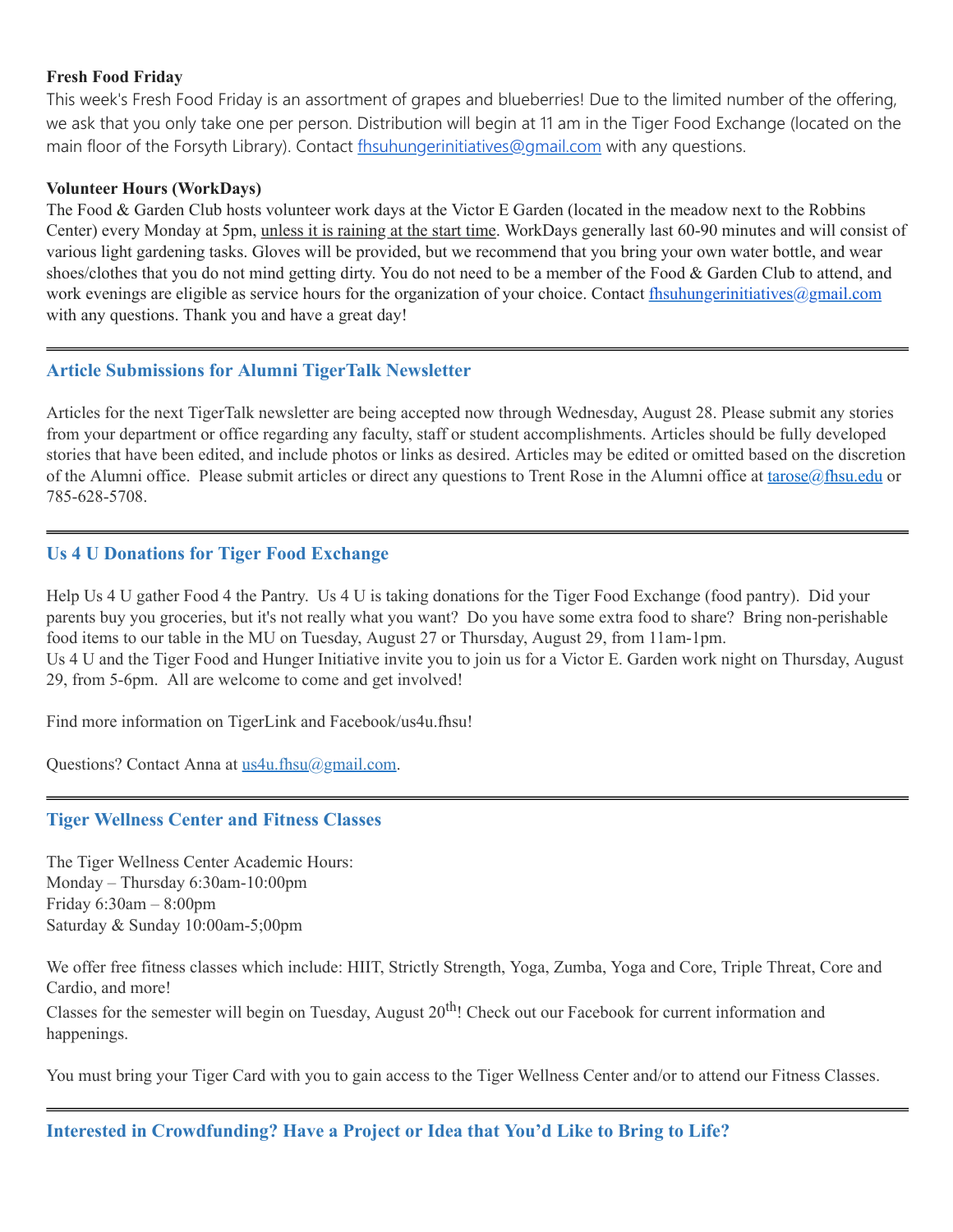"I Fed The Tiger" provides an opportunity for students, faculty and/or staff to make a difference in the areas of Fort Hays State that they're most passionate about.

How does "I Fed The Tiger" work?

- · If selected, the FHSU Foundation would help in establishing a fundraising page for your particular project with a specific funding goal and project completion timeline.
- · You would be encouraged to share the project fundraising page with your own community and social media networks. Others who would be impacted by the project would be encouraged to do the same.
- · The more you spread the word about your fundraising project, the more supporters are encouraged to contribute to the project financially.

If you have an idea for a fundraising page, please visit [ifedthetiger.com](https://ifedthetiger.blackbaud-sites.com/) and click "apply" in the upper right corner or contact Schuyler Coates at [smcoates@fhsu.edu](mailto:smcoates@fhsu.edu) or 5692.

# **FY20 URE Grant Applications Now Available**

Applications are now available for the FY 2020 Undergraduate Research Experience Grant!

All disciplines are eligible. All current full-time FHSU faculty and unclassified staff at levels comparable to academic faculty are eligible to apply. Maximum Grant Award: \$5,000 *Submission Deadline: September 5, 2019*

For FY 20: Five  $(5)$  bonus points will be added to the total score of applicants who have never received a URE grant before!

\$5,000 in grant funding will be reserved for special consideration of proposals from the following departments that have been historically underrepresented:

Art and Design English History Modern Languages Music and Theatre Philosophy

Individuals who have received grants two (2) consecutive years in a row will not be funded for one year. Applications from individuals who have received two years of consecutive funding will once again be eligible for funding after waiting one year.

For more information, and to access the application, go to: [https://fhsu.infoready4.com/CompetitionSpace/#competitionDetail/1789402.](https://fhsu.infoready4.com/CompetitionSpace/#competitionDetail/1789402)

A URE grant information workshop will be held August 27, 2019 from 3:30 PM - 5:00 PM in the Forsyth Library room 036. Reservations for this workshop are not required, but are appreciated [https://fhsu.edu/academic/gradschl/ossp/Workshop-](https://fhsu.edu/academic/gradschl/ossp/Workshop-RSVP/index.html)RSVP/index.html.

Misty Koonse, [mjkoonse@fhsu.edu](mailto:mjkoonse@fhsu.edu) (785) 628-4338

# **FHSU Foundation Employment Opportunity**

The Fort Hays State University Foundation team is hiring for the following position:

## **Full-Time Director of Database Management and Prospect Development**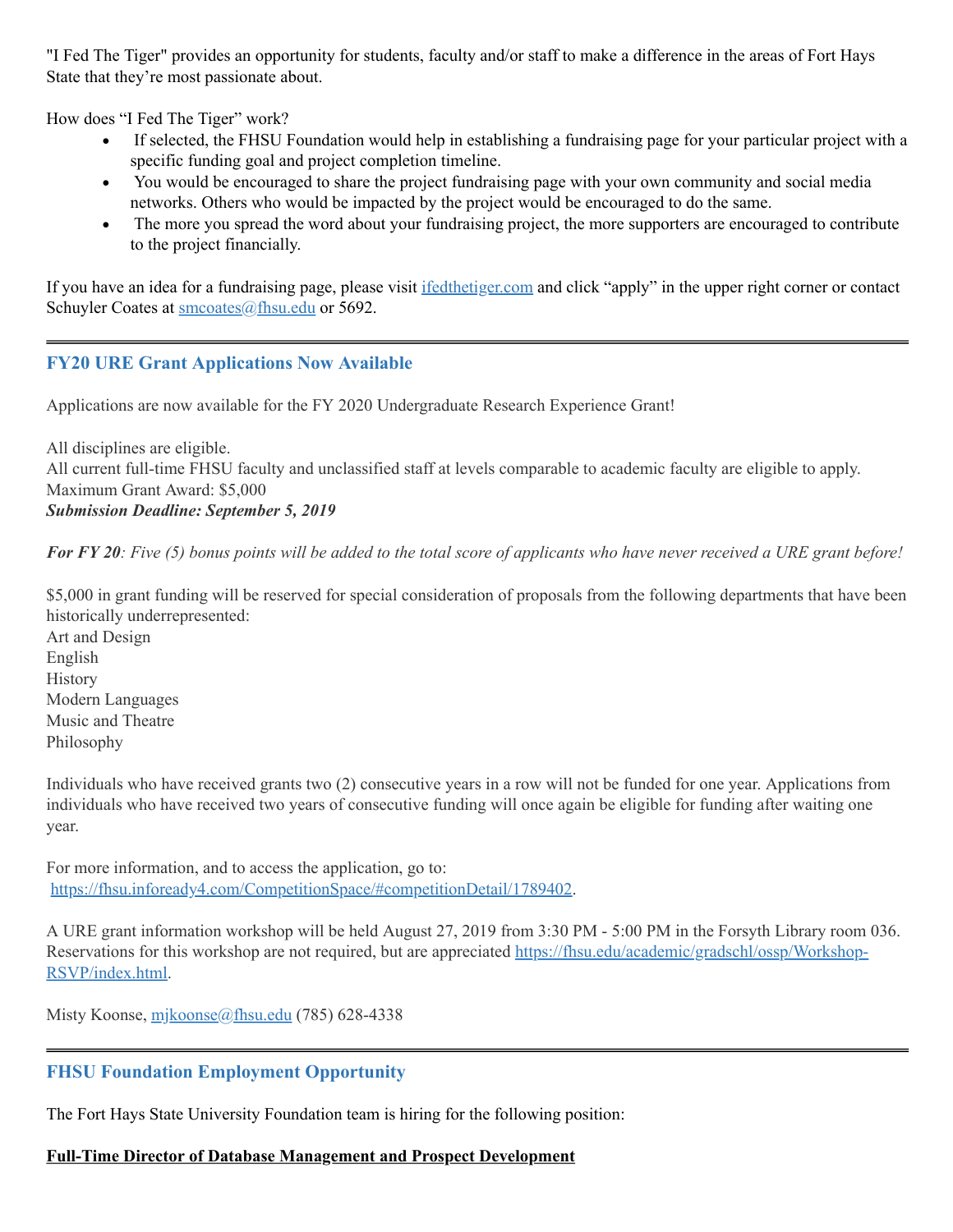This individual will be responsible for a comprehensive, strategic, and customer-service oriented program of prospect development and database management services to support the Fort Hays State University Foundation's overall fundraising efforts. A strong educational foundation and experience with data analytics and familiarity with data manipulations and database management, specifically Blackbaud software and services, is requested.

Position includes a comprehensive benefit package and competitive hourly wage.

A full job description is available by visiting <https://foundation.fhsu.edu/employment.php>.

To learn more about the FHSU Foundation, please visit [https://foundation.fhsu.edu](https://foundation.fhsu.edu/).

To be considered for this position, please submit a cover letter, your resume, and three professional references by Sunday, August 25, to [foundation@fhsu.edu](mailto:foundation@fhsu.edu).

Please call 785-628-5620 with questions.

## **Phi Delta Theta Seeking Advisors**

Phi Delta Theta is a new fraternity coming to campus and are looking for Faculty/Staff to sit on the advisory board for the new group being established. You do not need to be an Alumni of Phi Delta Theta, have prior Greek experience, or be a male to be on the advisory board. We are just looking for individuals to provide guidance to young undergraduate students by fostering their growth and leading them to success.

Please contact Austin Dean [\(adean@phideltatheta.org\)](mailto:adean@phideltatheta.org) if interested!

# **2019 Michael Tilford Conference on Diversity & Multiculturalism**

Thursday, October 3 – Friday October 4 at the Kansas Memorial Union – University of Kansas (Lawrence Campus) **The 2019 Michael Tilford Conference on Diversity and Multiculturalism Conference Call for Proposals is Available Now.**

This year's conference theme: *"From Knowledge to Practice: Professional Development for a More Equitable Campus."*

The 2019 Tilford Conference Call for Papers description and criteria may be found at <https://diversity.ku.edu/tilfordconference>. This will also be the website for registration and other information for the conference.

Deadline for submission of proposals: Monday, August 26, 2019 at 5:00pm.

The Kansas Board of Regents Tilford Conference is the primary vehicle for faculty development about diversity and multiculturalism, inclusion, and practices of institutional equity. We invite administrators at all levels, faculty, staff, and students to submit **panel, paper, poster, roundtable and workshop** submissions focusing on diversity, equity, and inclusion. Please see the full Call for Proposals description on the above-listed KU Tilford Conference website.

#### **Other Information:**

There is no registration fee that you pay as an individual. FHSU pays the registration fee as an institution.

University transportation will be provided free of charge if you ride in a van. Sign-up information will occur after our classes begin.

Find an FHSU roommate so that your entire hotel room will be reimbursed by Fort Hays State University. Or if rooming as a single, half your room fee will be reimbursed. You are responsible for making your own hotel reservations. Suggested hotels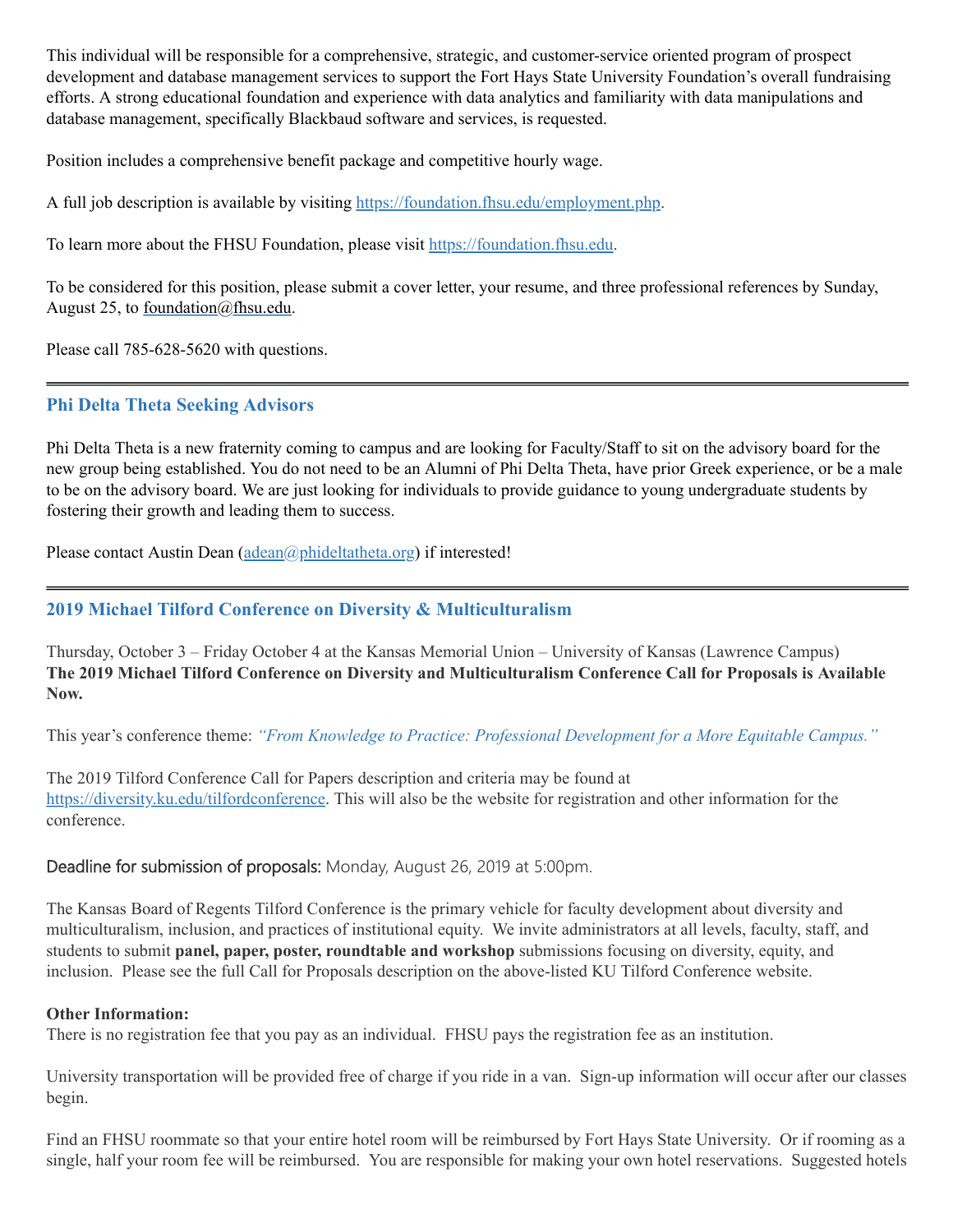are listed on the KU Tilford website listed above.

This year it is a Thursday/Friday format instead of the typical Monday/Tuesday format. Expect to begin the conference in Lawrence about 1 pm on Thursday afternoon, and then we will be departing at approximately 4:30 pm on Friday afternoon from Lawrence.

More information will be forthcoming about this year's 2019 Michael Tilford Conference as those plans are finalized by the planning committee.

#### **One Last Note:**

Fort Hays State University has always been a leader within this conference. Please submit proposals. Encourage your graduate students and interested undergraduates to attend. We are inviting FHSU Student Government officials. Please forward this notice to colleagues at other KBOR institutions who might be interested in collaborative work with you for this conference. Even if you presented last year, you are still welcome to submit a proposal this year.

If you have questions, please contact Dr. Kate McGonigal or Dr. Teresa Clounch, 2019 FHSU Tilford Conference Planning Committee members.

# **Public Safety Advisory: Surviving an Active Shooter Event**

In light of recent mass active shooter tragedies in El Paso, Texas and Dayton, Ohio, I'm sending out a reminder of Fort Hays State University "Active Shooter Safety Guidelines". Since most incidents are over within minutes, students, faculty, and staff must be prepared to react to the situation until first responders arrive. In an active shooter situation, you should quickly determine the most reasonable way to protect your own life. You should:

- 1. **Run:** If there is an accessible escape path, attempt to evacuate the premises and go to a place of safety and call 911.
- 2. **Hide:** If evacuation is not possible, find a place to hide where the active shooter is less likely to find you.
- 3. **Fight:** As a last resort, and only when your life is in imminent danger, attempt to disrupt and/or incapacitate the active shooter.
- 4. **Resources:** Refer below for more detailed information on surviving an active shooter event.

#### **Active Shooter Video**

<https://www.youtube.com/watch?v=UW0klzRy4VE> **Informative training course. What to do in an active shooter event.** event[.https://emilms.fema.gov/IS907/curriculum/1.html](https://emilms.fema.gov/IS907/curriculum/1.html) **Additional resources:** <https://www.fhsu.edu/university-police/emergencies/index> [https://www.dhs.gov/xlibrary/assets/active\\_shooter\\_booklet.pdf](https://www.dhs.gov/xlibrary/assets/active_shooter_booklet.pdf) <https://www.dhs.gov/cisa/active-shooter-preparedness>

If you are interested in arranging a presentation on the Fort Hays State University Police Department's Active Shooter Safety Guidelines, do not hesitate in contacting me at 785-628-5304 or by e-mail at [elhowell@fhsu.edu](mailto:elhowell@fhsu.edu).

## **2019-2020 Parking Permits**

2019-2020 Parking Permits are on sale now.

FHSU Zone 1, Zone 2, and motorcycle/moped/motor scooter parking permits will be available for purchase. The FHSU Police Department encourages you to save time by **purchasing your permit online** accessed through your TigerTracks in the Online Services tab. <https://fhsupd.t2hosted.com/Account/Portal>.

Permits must be purchased and properly displayed no later than **August 26, 2019** for any vehicle parking on campus. All faculty, staff, and students are required to register their vehicles online each school year in order to receive their permit, regardless if the vehicle had been registered the prior year.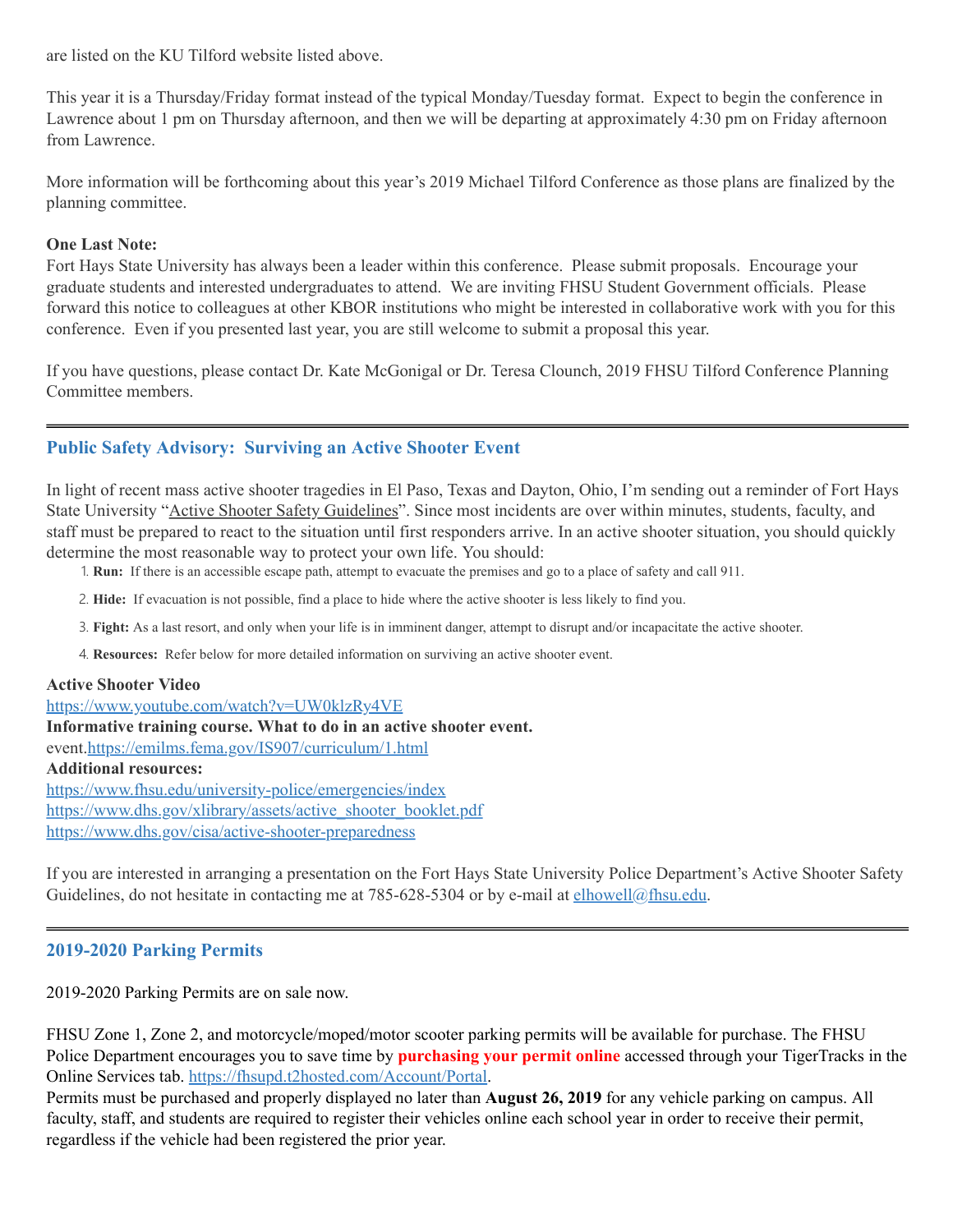Choose to pick your permit up at the University Police Department, located at 112 Custer Hall. If you choose another delivery, make sure your address is updated...USPS delivery may result in delayed delivery of your permit. (It is recommended that you not select your permanent address.) When you pick up your permit be sure you have a current ID with you.

**Questions**: call UPD 785-628-5304 or stop by Custer 112. 8:00am-4:30pm Mon.-Fri.

Which permit is for you?

**ZONE** 1: You are commuting and do not live in the Residential Life Halls.

**ZONE 2**: (a) You live on Campus in a Residential Life Hall or (b) ONLY want to park in the Cunningham Hall/GMC parking lots.

#### **How to Purchase you Parking Permit Online**

- Step 1: Log into Tiger Tracks
- Step 2: Go to Online Services
- Step 3: Scroll down to Parking Permits
- Step 4: Click on purchase a parking permit
- Step 5: Click on Manage Account and login
	- -Make sure the Information is correct
		- -Click on vehicles at the top of the screen ad verify information

-Click add if your vehicle is not in the system

- Step 6: Click on Permits and select Get Permits
- Step 7: Select what type of Permit you need and click the agreement box
- Step 8: Check which vehicle you want that permit for,
	- -if you have multiple vehicles and then click next

Step 9: Click where you would like it mailed or pick it up at University Police

Your local address is the preferred location

- Step 10: Select payment option and click Pay Now
- Step 11: Congratulations You're Done!!

# **Calendar: Upcoming Professional Development Opportunities**

Check out upcoming professional development opportunities! The TILT TigerLearn event calendar is your go-to for professional development at FHSU! Check it out here: <http://tigerlearn.fhsu.edu/events/>.

To provide faculty and staff with one easy place to see all professional development at FHSU, we're happy to include your event on the TigerLearn calendar. We can include links to your registration site, contact persons for questions, etc. Just contact [TILT-FacultyDev@fhsu.edu,](mailto:TILT-FacultyDev@fhsu.edu) and we'll add your event right away!

## **Suit-Up with JCPenney**

Students, alumni, and faculty are invited to attend the JCPenney Suit-Up event on **August 25 th** from **6-9 p.m.** and receive up to a 60% discount on your purchase of select professional attire. This is an excellent opportunity to find clothing for the upcoming career fair and other professional events. Prizes, free Sephora mini makeovers, and free product samples will be provided. Please bring your Tiger Card for check-in.

\*Transportation will be provided to/from campus and JCPenney. Pick up location will be across the street from Victor E. Village (on the corner by the kiosk).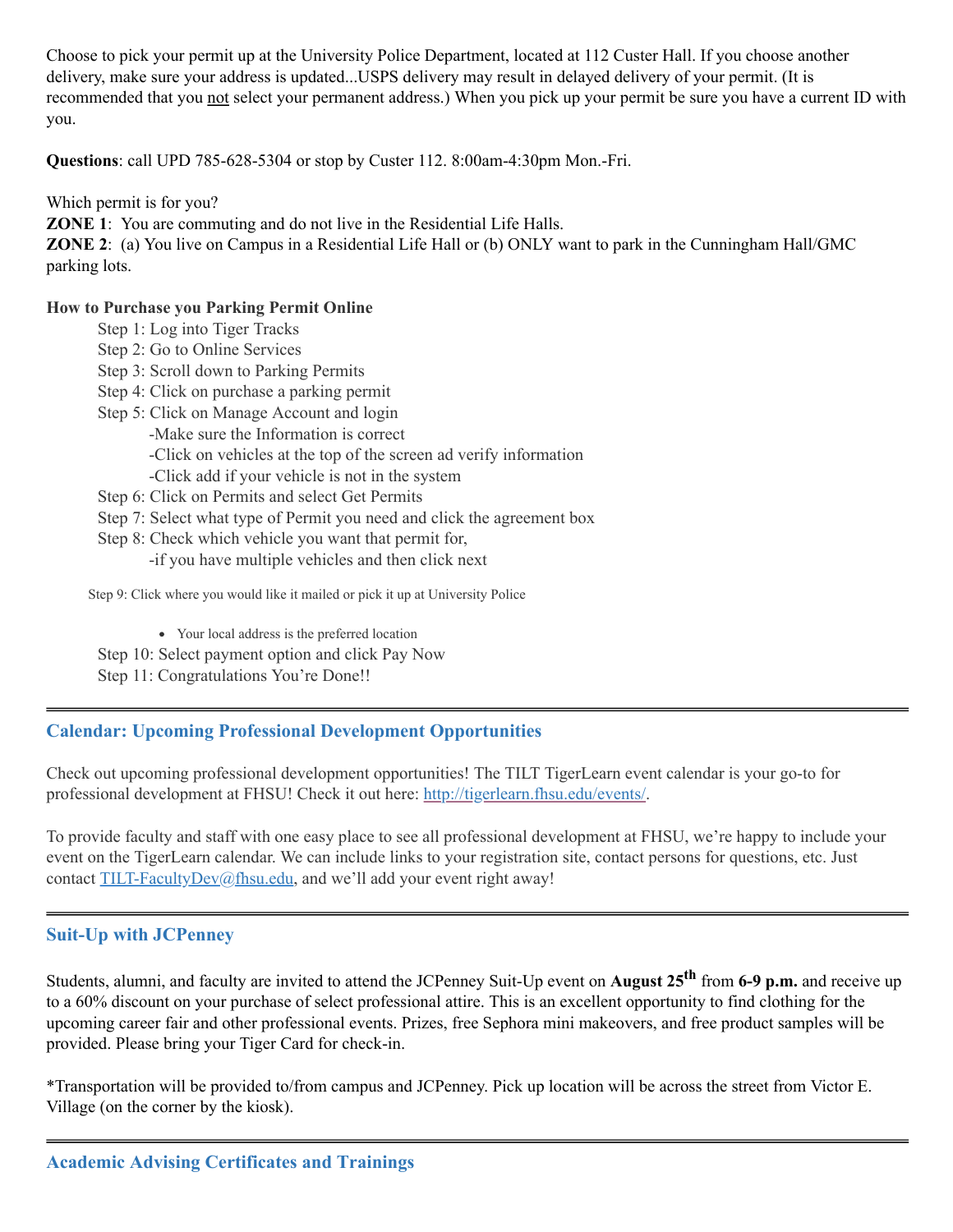The Academic Advising and Career Exploration Center offers certificates for academic advisors each semester. The schedule for this fall is available below.

If you have attended sessions in the past and need to know which sessions you have left to receive your certificate, please email your name and department to **[advising@fhsu.edu](mailto:advising@fhsu.edu)** for assistance.

NOTE: This is open to both faculty and staff. Please feel free to bring your lunch to the session.

**RSVP:** Please let us know if you are planning to attend by replying to **[advising@fhsu.edu](mailto:advising@fhsu.edu)**. We will send you a calendar entry that you will need to "Accept and Send the Response Now" . This will allow us to have the appropriate room size and number of handouts. We look forward to seeing you at our sessions.

# **ADVISING TECHNOLOGY CERTIFICATE**

This certificate will provide academic advisors with information related to the primary technology applications utilized to support academic advising at FHSU. Participants must attend each session to receive the certificate. **Participants need to bring their laptop with them for each session.** The following are the dates for this certificate.

September 12, 2019 12-1 PM *Using Technology in Advising-TigerTracks* September 19, 2019 12-1 PM *Using Technology in Advising-TigerEnroll* September 26, 2019, 12-1 PM *Using Technology in Advising-Advising Notes* October 8, 2019, 12-1 PM *Using Technology in Advising-Tiger Early Alert*

# **ADVISING SPECIAL POPULATIONS CERTIFICATE**

This certificate will provide information on working with the diverse needs of our students. Whether you are currently advising students in the population or not, you will gain information that can assist you. Participants must attend each session to receive the certificate. The following are the dates for the spring sessions.

October 17, 2019, 12-1 PM *Advising Special Populations-Student-Athletes* October 31, 2019, 12-1 PM *Advising Special Populations-International Students* November 7, 2019, 12-1 PM *Advising Special Populations-Students with Disabilities* November 21, 2019, 12-1 PM *Advising Special Populations-Transfer Students*

## **ACCESS for Student Success Advisor Training**

The ACCESS for Student Success program requires all first-time freshman to meet with their academic advisor six times throughout the first year (three in the fall, three in the spring). These trainings sessions will provide information on content and delivery methods that can assist advisors in the planning and execution of fall ACCESS II and ACCESS III meetings.

September 17, 2019, 3-4:30 PM, Trails Room September 25, 2019, 3-4:30 PM, Trails Room

# **NACADA Webinars**

The Academic Advising and Career Exploration Center and Office of Student Affairs will be hosting the following webinars from NACADA: The Global Community for Academic Advising thanks to the generosity of the Office of Student Affairs. These webinars are open to faculty and staff.

Thursday, November 14, 2019 1:00 PM – 2:00 PM All I Need to Know (about Academic Advising) I Learned...

Wednesday, December 11, 2019 1:00 PM – 2:00 PM Academic Advising and Trans Equity: Building our Tomorrow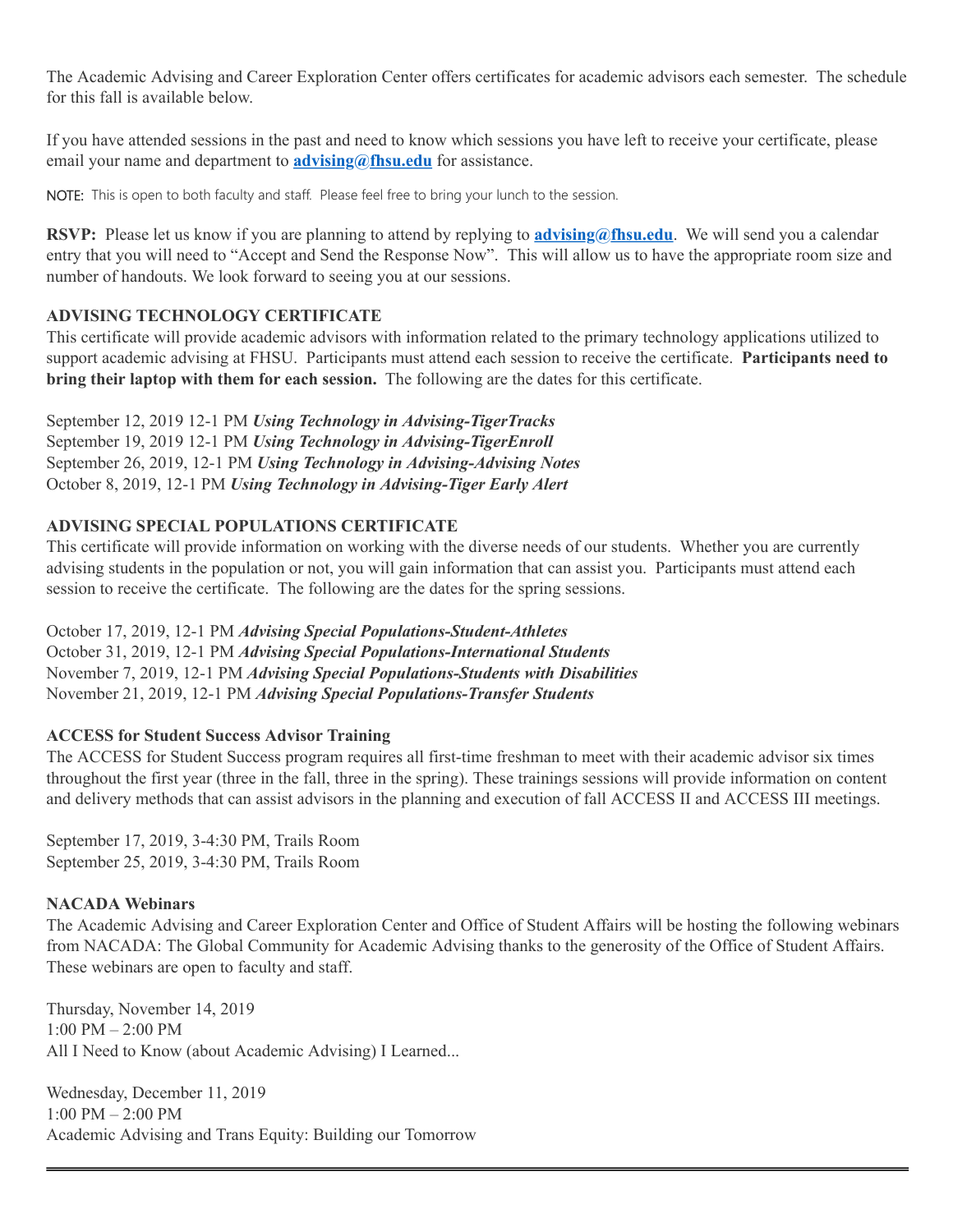# **Employment Opportunity in the Registrar's Office**

The position of Enrollment Management Assistant is currently available in the Registrar's Office. If interested, please visit [https://fhsu.wd1.myworkdayjobs.com/CAREERS.](https://fhsu.wd1.myworkdayjobs.com/CAREERS)

## **Free Community Meal**

Free Community Meal 2<sup>nd</sup> & 4<sup>th</sup> Sundays every month 5:30-7:00pm Breathe 703 Main St. Hays

Come join us for a home cooked meal and some good conversation!

## **Electronic Resource Feature: Emerald**

Forsyth Library is home to hundreds of databases for use by faculty, staff, and currently enrolled students for research activities.

Through the database **Emerald**, individuals have access to full-text scholarly articles from journals and other research materials related to topics on business, human resources, management, marketing, and more. Emerald recently launched a new platform with an updated URL and enhanced navigation. The site may look different but the support remains the same! Visit [Emerald](http://ezproxy.fhsu.edu:2048/login?url=https://www.emerald.com/insight) at this link to learn more.

Remember, you can locate all available databases through Forsyth Library's A to Z [listing.](https://fhsuguides.fhsu.edu/az.php) For more information, visit Forsyth Library at **fhsu.edu/library** or contact [refserv@fhsu.edu.](mailto:refserv@fhsu.edu)

# **On-Site Biometric Screening & Health Coach Available**

Free Biometric Screening Offered Thursday, September 5<sup>th</sup> Tuesday, October 1<sup>st</sup> Wednesday, October 2<sup>nd</sup> Tuesday, November 12<sup>th</sup> *Worth 5 HealthQuest Credits* For employees and spouses enrolled in Plan C, J, N, or Q, participation is also worth \$50 into their HSA or HRA Account.

Fort Hays State University – Memorial Union There will also be a Health Coach available that day from 8:00am-1:00pm in the Memorial Union Calvary Room (Room 205).

<http://www.kdheks.gov/hcf/healthquest/coaching.html>

*Deadline to sign up is 3 DAYS PRIOR TO DATE by midnight.*

## **How Do I Sign Up?**

Log-on to your account on the wellness portal [\(https://kansashealthquest.cernerwellness.com/\)](https://kansashealthquest.cernerwellness.com/). To create a new account, follow instructions found at [http://www.kdheks.gov/hcf/healthquest/download/How\\_to\\_Register\\_an\\_Account.pdf](http://www.kdheks.gov/hcf/healthquest/download/How_to_Register_an_Account.pdf).

Once logged in, follow these simple steps to schedule your screening:

<span id="page-8-0"></span>Click on Biometric Screenings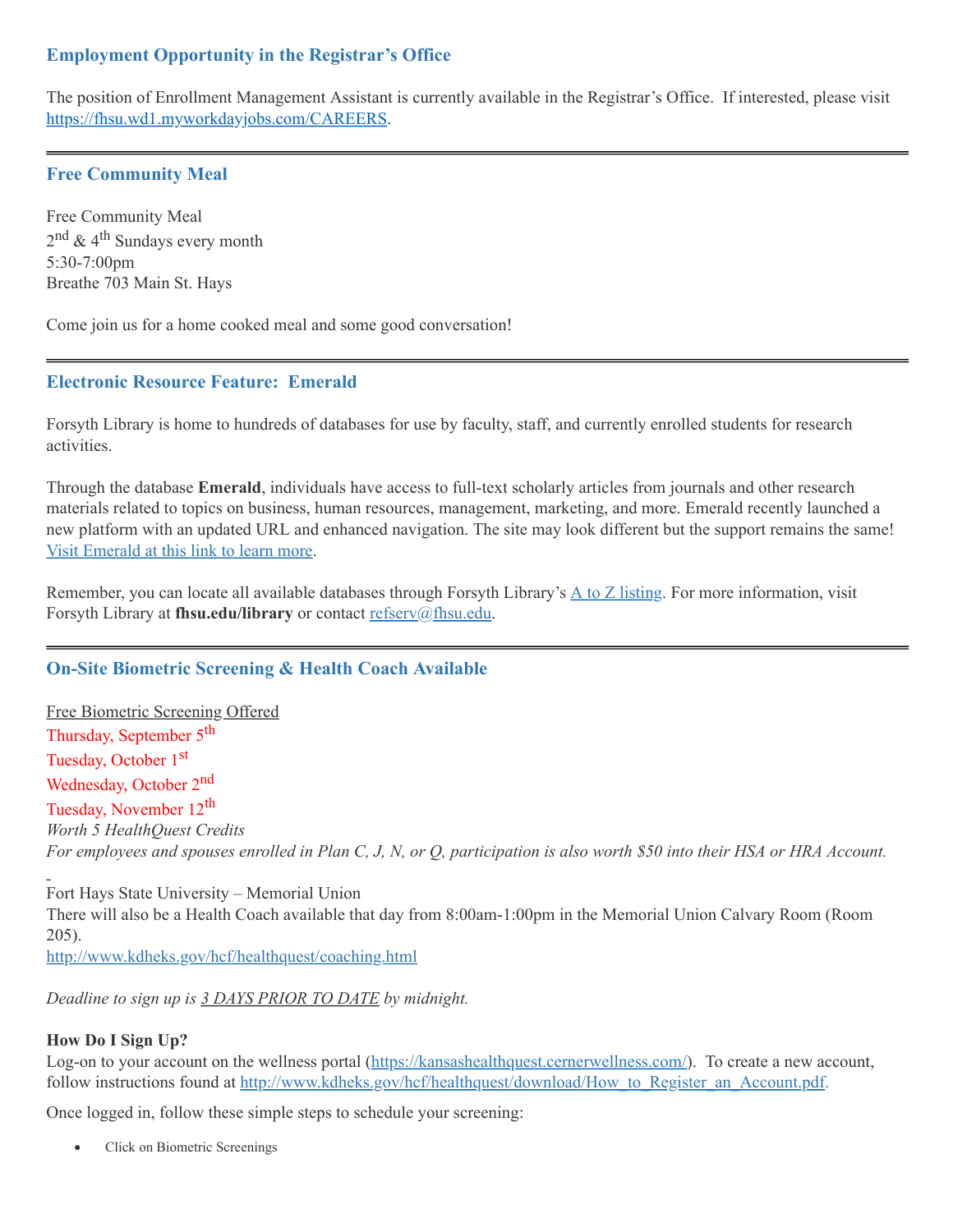- Select Onsite Screenings
- Login or create an account on the Online Scheduler
- Select Hays from the list of cities
- Select the Location/Date you want to attend
- A list of times will appear. Select the time that works best for your schedule.
- Answer a few simple questions and click Create Appointment

#### **What is a Biometric Screening?**

Knowing cholesterol or blood glucose values can help you identify serious risks and manage or prevent health problems before they occur. HealthQuest sponsors free biometric screenings at worksites statewide. Testing is conducted in 30 minutes or less using a simple finger stick. Results you will receive include:

- Total Cholesterol, HDL, LDL and total Cholesterol to HDL ratio
- Triglycerides and Glucose
- Systolic and Diastolic Blood Pressure
- Height, Weight, and Body Mass Index (BMI)
- Waist Circumference

Remember for best results to fast for a minimum of 9 hours prior to your appointment. Water, tea and black coffee (no cream or sugar) are okay. Take medications as usual also.

#### **Who is Eligible to Participate?**

- Benefits eligible State and Non-State employees who are enrolled in the state employee health plan or who have waived coverage in the plan
- Spouses who are enrolled in the medical portion State Employee Health Plan

#### **Faculty and Unclassified Staff Handbook**

The *electronic* Faculty and Unclassified Staff Handbook is the official version of the Handbook and is continually updated throughout the year as changes arise - https://www.fhsu.edu/academic/provost/handbook/index. Refer to the electronic Handbook for the most recent information.

A print version is updated annually. The latest print update was completed in July 2019 and has been uploaded [https://fhsu.edu/academic/provost/documents/faculty\\_handbook\\_pdf/index.pdf.](https://fhsu.edu/academic/provost/documents/faculty_handbook_pdf/index.pdf) Copies are also available from the Office of the Provost upon request.

Contact Janet Kohl [jakohl2@fhsu.edu](mailto:jakohl2@fhsu.edu).

#### **EVENTS**

**Writing Circle** TODAY; 4:00pm to 5:00pm Forsyth Library, Room 210

Looking for a supportive, encouraging space for your writing projects? Join the Writing Circle this Friday, August 23. Bring your creative writing, poetry, fiction, creative non-fiction, and other works to share.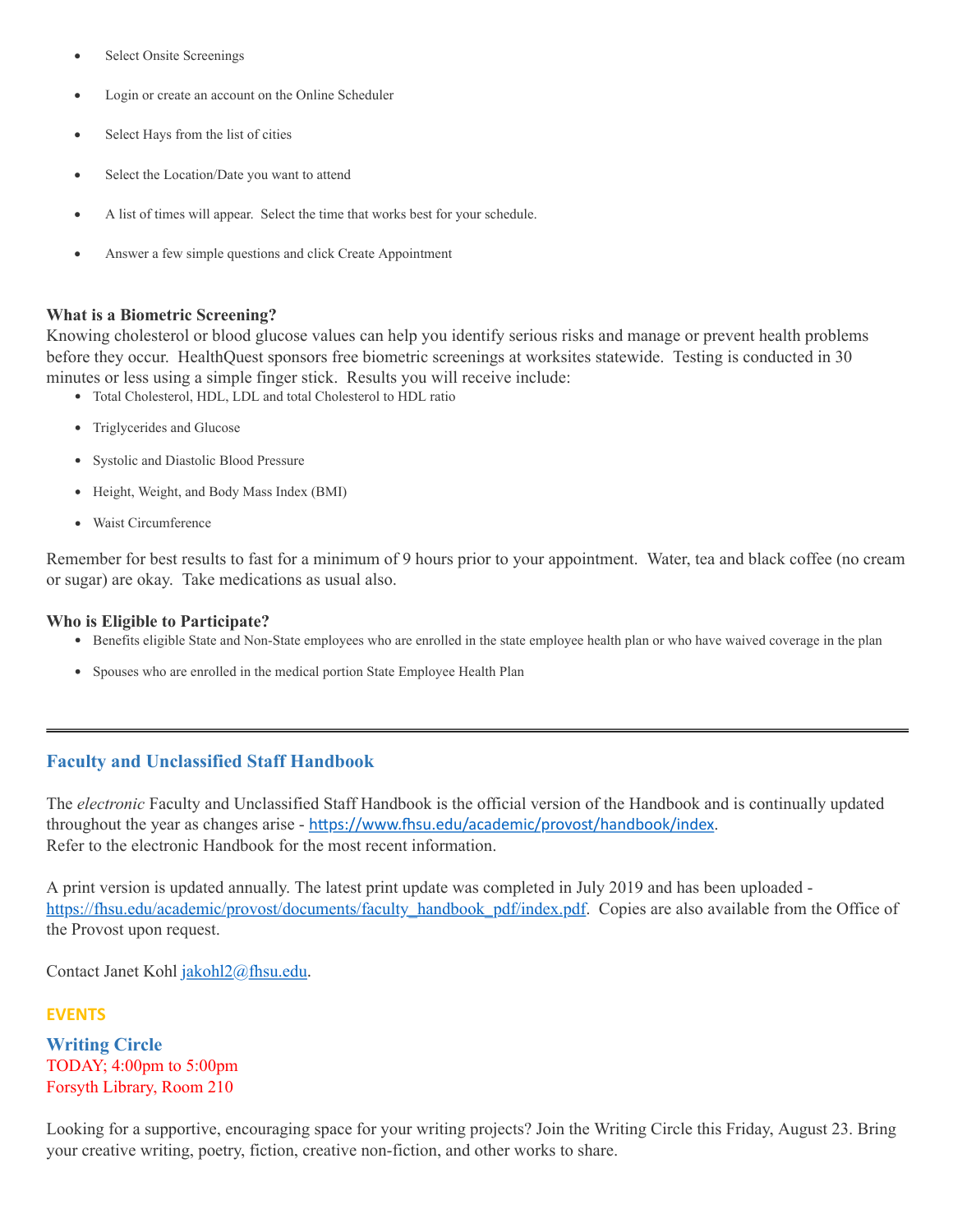A complimentary ticket for a coffee or tea at the Forsyth Library Coffee Bar will be provided to attendees.

The Writing Circle is sponsored by Forsyth Library and the Writing Center

#### **Hays Symphony Movie Music during Hays Arts Council's Fall Gallery Walk** TODAY; 6:30pm to 8:00pm Downtown Pavilion

Join the Hays Symphony for movie music and popcorn under the Downtown Pavilion during the Hays Arts Council's Fall Gallery Walk, 7-8pm tonight, August 23rd. The Symphony will perform selections from *Pirates of the Caribbean, Star Trek Through the Years, The Wizard of Oz, E.T., Apollo 13, Jurassic Park,* and *Star Wars*. Kids are invited to come at 6:30pm for a special conducting lesson with Dr. Jeff Jordan, and then help conduct one of the orchestra's pieces during the performance!

**March To Main** Tuesday, August 27; 5:30pm to 8:00pm Union Pacific Plaza Pavilion, 10th and Main Streets

#### **MARCH TO MAIN**

A WELCOME BACK FOR ALL STUDENTS, FACULTY, AND STAFF

TUESDAY, AUGUST 27, 2019 | DOWNTOWN HAYS

In Hays, America fall means students! Our community knows and appreciates the impact our students have and we celebrate it in a big way... a huge party just for our three higher education facilities - Fort Hays State University, North Central Kansas Technical College, and Hays Academy of Hair Design

About the Event

• March to Main, fills Downtown Hays with Fort Hays State University, NCK-Tech, and Hays Academy of Hair Design students

#### • Students meet on the quad at FHSU at 5:30p for a MARCH to MAIN Street, led by prominent community members

• Community members are welcome to watch the parade and help welcome our students

#### • When the march arrives downtown, guests will enjoy a free meal, giveaways, games, live music, HUGE prizes, and **more**

• March to Main is hosted by the Downtown Hays Development Corporation, Hays Convention and Visitors Bureau, and the participating schools

• The goal of this event is to welcome students, faculty, and staff back home to Hays

<https://www.downtownhays.com/march-to-main>

Sara Bloom - [sara@downtownhays.com](mailto:sara@downtownhays.com) - 785-621-4171

#### **Job Search Jumpstart** Tuesday, August 27; 7:00pm Trails Room, Memorial Union

The Job Search Jumpstart workshop will be held **Tuesday, August 27**, at **7 p.m.** in the **Memorial Union Trails Room**. This is the first step to starting your internship or after-graduation job search.